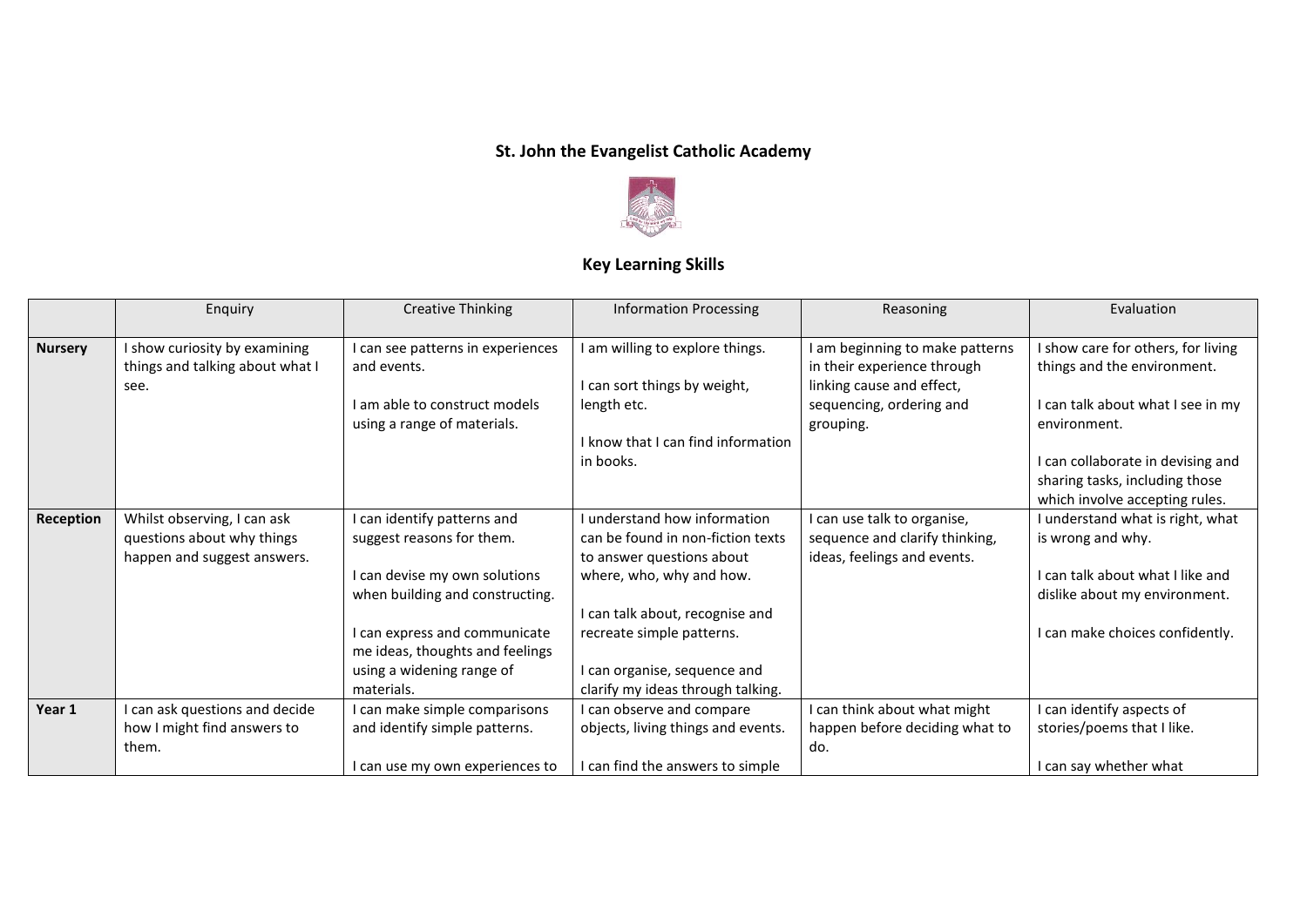|        |                                  | generate ideas.                                                 | questions from different sources   | I am able to express opinions    | happened was what I expected.     |
|--------|----------------------------------|-----------------------------------------------------------------|------------------------------------|----------------------------------|-----------------------------------|
|        |                                  |                                                                 | of information.                    | about major events or ideas in   |                                   |
|        |                                  |                                                                 |                                    | stories etc.                     | I can talk about my own work      |
|        |                                  |                                                                 | With help and using a given        |                                  | and other people's work.          |
|        |                                  |                                                                 | format, I can organise and         | I am beginning to recognise that |                                   |
|        |                                  |                                                                 | classify information.              | there are reasons why people in  |                                   |
|        |                                  |                                                                 |                                    | the past acted as they did.      |                                   |
|        |                                  |                                                                 | can sort objects and classify      |                                  |                                   |
|        |                                  |                                                                 | them using one criterion.          |                                  |                                   |
| Year 2 | I can ask questions and decide   | I can make simple comparisons                                   | can observe and compare            | I can think about what might     | I can express an opinion about an |
|        | how I might find answers to      | and identify simple patterns.                                   | objects, living things and events. | happen before deciding what to   | aspect of a story/poem.           |
|        | them.                            |                                                                 |                                    | do.                              |                                   |
|        |                                  | I can use my own experiences to                                 | I can use arrange of sources to    |                                  | I can explain why an answer is    |
|        |                                  | generate ideas.                                                 | gather information, including      | I am able to express opinions    | correct.                          |
|        |                                  |                                                                 | secondary sources.                 | about major events or ideas in   |                                   |
|        |                                  | I make suggestions about how to                                 |                                    | stories etc.                     | I can say whether what            |
|        |                                  | collect data to answer questions.                               | With help and using a given        |                                  | happened was what I expected.     |
|        |                                  |                                                                 | format, I can organise and         | I am beginning to recognise that |                                   |
|        |                                  | I can express my own view about                                 | classify information.              | there are reasons why people in  | I can recognise what I have done  |
|        |                                  | a situation/event.                                              |                                    | the past acted as they did.      | well as my work progresses.       |
|        |                                  |                                                                 | I can sort objects and classify    |                                  |                                   |
|        |                                  |                                                                 | them using more than one           |                                  |                                   |
|        |                                  |                                                                 | criterion.                         |                                  |                                   |
| Year 3 | I can ask questions using the    | I try different approaches and                                  | can talk about what information    | can give reasons for my          | I can express a preference when   |
|        | appropriate vocabulary, make     | find ways of overcoming                                         | I need and how I can find and use  | preferences.                     | discussing a text.                |
|        | relevant observations and record | difficulties when solving                                       | it.                                |                                  |                                   |
|        | my findings.                     | problems.                                                       |                                    | I am beginning to explain the    | I can find examples to support    |
|        |                                  |                                                                 | I can make relevant observations   | strategies I use to solve        | general statements.               |
|        |                                  | I am beginning to recognise links<br>between cause and effects. | using a range of sources.          | problems.                        | I can suggest how to improve my   |
|        |                                  |                                                                 |                                    |                                  | work.                             |
|        |                                  |                                                                 | I can use simple information       | I am beginning to provide        |                                   |
|        |                                  | I can offer reasons for my<br>observations.                     | texts to gather information.       | explanations for my observations | I can explain how I improved my   |
|        |                                  |                                                                 |                                    | and simple patterns.             |                                   |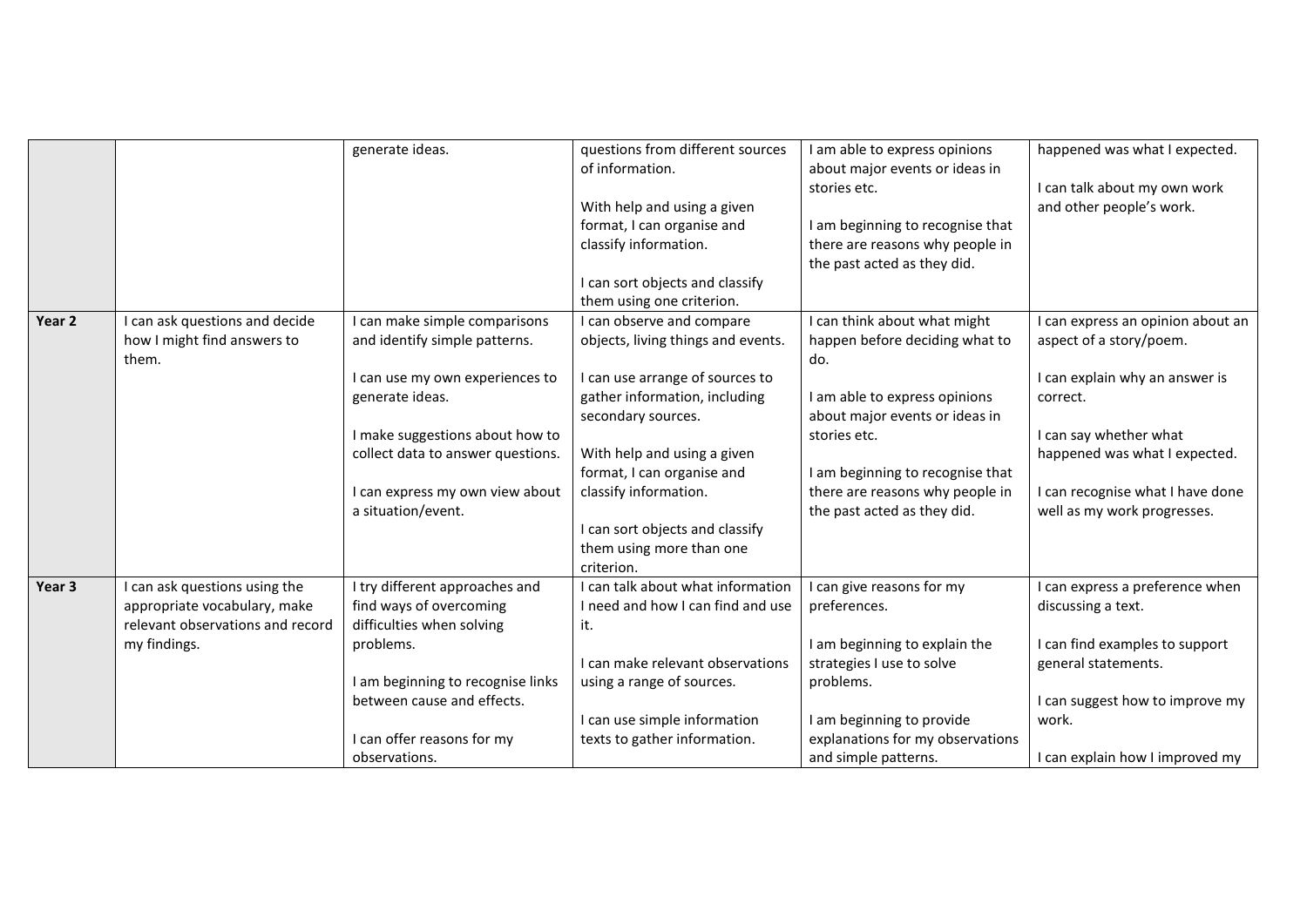| Year 4 | I can ask questions using the<br>appropriate vocabulary, make<br>relevant observations and record<br>my findings.                                     | I try different approaches and<br>find ways of overcoming<br>difficulties when solving<br>problems.<br>I am beginning to recognise links<br>between cause and effects.<br>I can offer reasons for my<br>observations.                                      | I can organise my work using a<br>given format.<br>I can interpret information<br>presented in simple tables and<br>lists.<br>I can talk about what information<br>I need and how I can find and use<br>it.<br>I can make relevant observations<br>using a range of sources.<br>I can use simple information<br>texts to gather information.<br>I can organise my work using a<br>given format.<br>I can interpret information | I am beginning to give reasons<br>for, and results of, main events<br>and changes.<br>I am beginning to use inference<br>and deduction.<br>I am beginning to explain the<br>strategies I use to solve<br>problems.<br>I am beginning to provide<br>explanations for my observations<br>and simple patterns.<br>I am beginning to give reasons<br>for, and results of, main events<br>and changes. | work through evaluation.<br>I can discuss the similarities and<br>differences between my own and<br>others' work, and adapt and<br>improve my own.<br>I can express a preference when<br>discussing a text.<br>I can suggest how to improve my<br>work.<br>I can explain how I improved my<br>work through evaluation.<br>I can discuss the similarities and<br>differences between my own and<br>others' work, and adapt and<br>improve my own. |
|--------|-------------------------------------------------------------------------------------------------------------------------------------------------------|------------------------------------------------------------------------------------------------------------------------------------------------------------------------------------------------------------------------------------------------------------|--------------------------------------------------------------------------------------------------------------------------------------------------------------------------------------------------------------------------------------------------------------------------------------------------------------------------------------------------------------------------------------------------------------------------------|---------------------------------------------------------------------------------------------------------------------------------------------------------------------------------------------------------------------------------------------------------------------------------------------------------------------------------------------------------------------------------------------------|--------------------------------------------------------------------------------------------------------------------------------------------------------------------------------------------------------------------------------------------------------------------------------------------------------------------------------------------------------------------------------------------------------------------------------------------------|
| Year 5 | I can ask different types of<br>questions, decide how to find the<br>answer and select and record<br>information relevant to the focus<br>of enquiry. | I am developing my own<br>strategies for solving problems.<br>I can make accurate predictions.<br>I can recognise links between<br>cause and effects and suggest<br>possible reasons.<br>I can suggest explanations for the<br>outcomes of investigations. | presented simple tables and lists.<br>I can select and combine<br>information from a range of<br>sources provided for me.<br>I can record my observations in a<br>variety of ways and am beginning<br>to interpret graphs.<br>I understand what information is<br>relevant and locate this within<br>sources.                                                                                                                  | I am beginning to be able to<br>justify my views.<br>I can use inference and<br>deduction.<br>I am beginning to relate my<br>conclusions to patterns<br>illustrated in my data.<br>I can give some reasons for, and<br>results of, main events and                                                                                                                                                | I can refer to a text when<br>explaining my views.<br>I can suggest how to improve my<br>work and give reasons for the<br>improvements.<br>I can identify the strengths of my<br>work and how it could be<br>improved.<br>I can compare and comment on<br>ideas, methods and approaches                                                                                                                                                          |